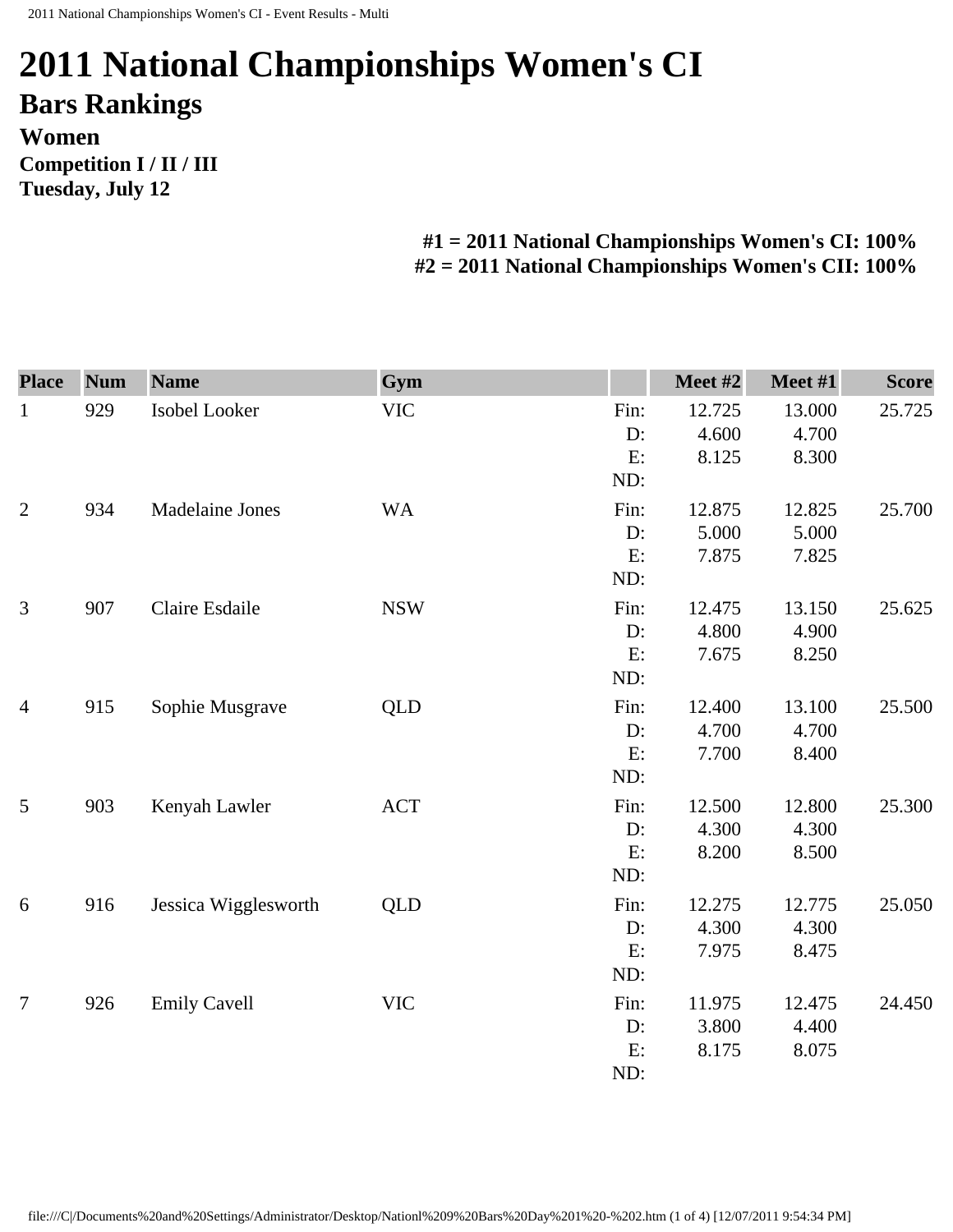2011 National Championships Women's CI - Event Results - Multi

| <b>8T</b> | 917 | Brianna Wong         | <b>QLD</b> | Fin:<br>D:<br>E:<br>ND:    | 12.000<br>4.000<br>8.000 | 12.375<br>3.800<br>8.575 | 24.375 |
|-----------|-----|----------------------|------------|----------------------------|--------------------------|--------------------------|--------|
| 8T        | 906 | <b>Keily Dober</b>   | <b>NSW</b> | Fin:<br>$D$ :<br>E:<br>ND: | 12.225<br>4.500<br>7.725 | 12.150<br>4.500<br>7.650 | 24.375 |
| 10        | 901 | Kirstie Dabrowski    | <b>ACT</b> | Fin:<br>D:<br>E:<br>ND:    | 12.350<br>4.400<br>7.950 | 12.000<br>4.100<br>7.900 | 24.350 |
| 11        | 905 | Breeanna Carter      | <b>NSW</b> | Fin:<br>D:<br>E:<br>ND:    | 11.725<br>3.800<br>7.925 | 12.225<br>4.000<br>8.225 | 23.950 |
| 12        | 912 | Mikayla Adams        | <b>QLD</b> | Fin:<br>D:<br>E:<br>ND:    | 11.850<br>3.800<br>8.050 | 11.975<br>3.800<br>8.175 | 23.825 |
| 13        | 925 | Christine Bonfadini  | <b>VIC</b> | Fin:<br>D:<br>E:<br>ND:    | 11.825<br>3.600<br>8.225 | 11.725<br>3.500<br>8.225 | 23.550 |
| 14        | 904 | Bianka Rose          | <b>ACT</b> | Fin:<br>$D$ :<br>E:<br>ND: | 12.075<br>4.800<br>7.275 | 11.375<br>4.100<br>7.275 | 23.450 |
| 15        | 913 | Abbie Benstead       | <b>QLD</b> | Fin:<br>D:<br>E:<br>ND:    | 11.375<br>4.000<br>7.375 | 11.950<br>3.700<br>8.250 | 23.325 |
| 16        | 930 | <b>Janey Nestadt</b> | <b>VIC</b> | Fin:<br>$D$ :<br>E:<br>ND: | 11.350<br>3.800<br>7.550 | 11.775<br>3.800<br>7.975 | 23.125 |
| 17        | 932 | Rhiannon Campbell    | <b>VIC</b> | Fin:<br>D:<br>E:<br>ND:    | 11.200<br>3.600<br>7.600 | 11.850<br>3.600<br>8.250 | 23.050 |
| 18        | 910 | Hannah Yarwood       | <b>NSW</b> | Fin:<br>D:<br>E:<br>ND:    | 9.775<br>4.300<br>5.475  | 13.050<br>4.600<br>8.450 | 22.825 |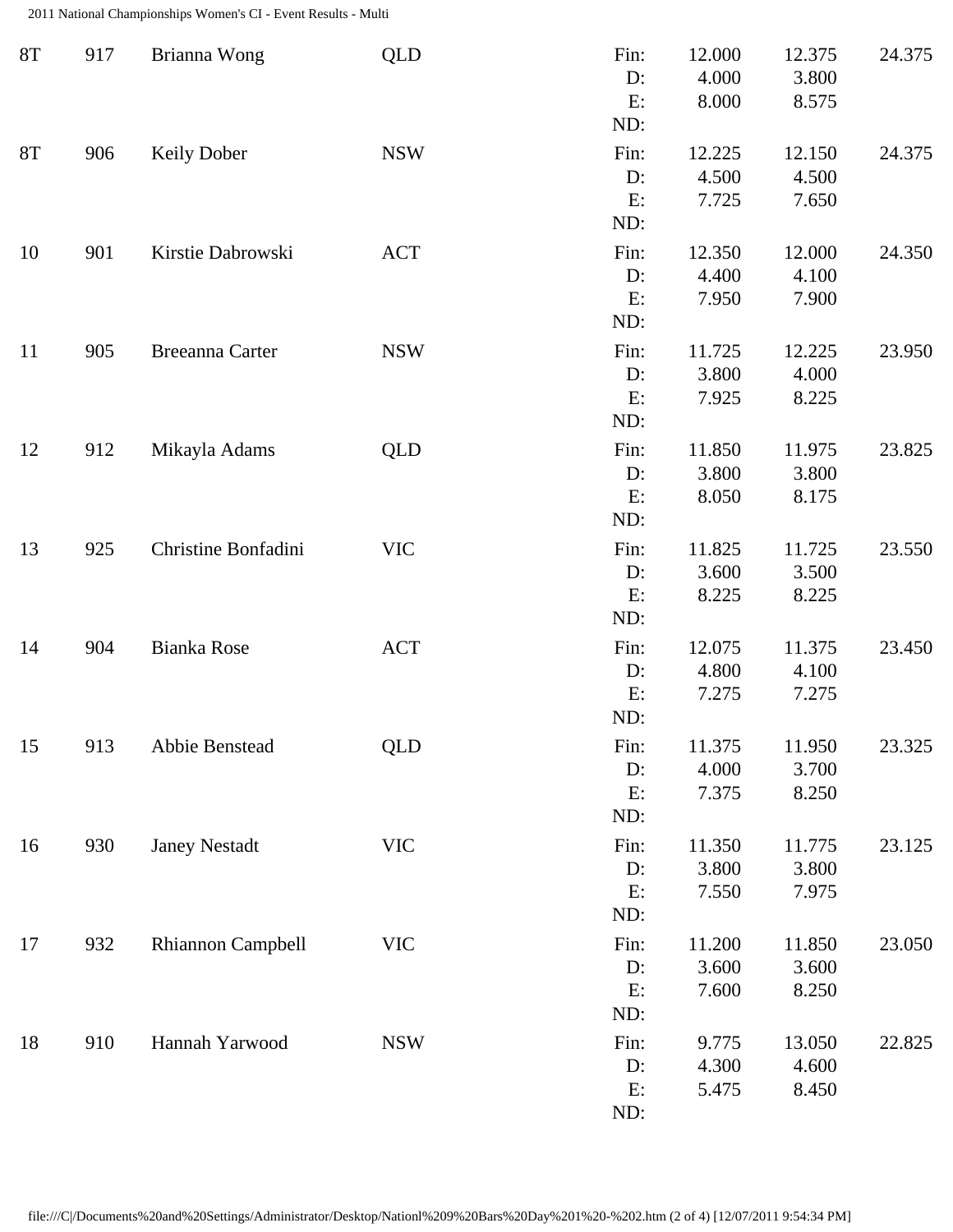2011 National Championships Women's CI - Event Results - Multi

| 19 | 931 | Nicole Quine                | <b>VIC</b> | Fin:<br>D:<br>E:<br>ND:    | 10.700<br>4.000<br>6.700 | 11.900<br>3.900<br>8.000 | 22.600 |
|----|-----|-----------------------------|------------|----------------------------|--------------------------|--------------------------|--------|
| 20 | 914 | <b>Sky Brunker</b>          | <b>QLD</b> | Fin:<br>$D$ :<br>E:<br>ND: | 11.125<br>2.600<br>8.525 | 11.325<br>2.800<br>8.525 | 22.450 |
| 21 | 902 | Gemma Fallon                | <b>ACT</b> | Fin:<br>D:<br>E:<br>ND:    | 11.750<br>3.800<br>7.950 | 10.600<br>3.500<br>7.100 | 22.350 |
| 22 | 919 | <b>Stephanie Derrington</b> | <b>QLD</b> | Fin:<br>D:<br>E:<br>ND:    | 11.050<br>2.800<br>8.250 | 11.275<br>2.800<br>8.475 | 22.325 |
| 23 | 927 | <b>Bianca Holt</b>          | <b>VIC</b> | Fin:<br>$D$ :<br>E:<br>ND: | 11.350<br>4.000<br>7.350 | 10.950<br>3.400<br>7.550 | 22.300 |
| 24 | 933 | Olivia Brown                | <b>WA</b>  | Fin:<br>D:<br>E:<br>ND:    | 10.900<br>3.400<br>7.500 | 11.350<br>3.300<br>8.050 | 22.250 |
| 25 | 924 | Keely Tyler-Dowd            | <b>SA</b>  | Fin:<br>D:<br>E:<br>ND:    | 11.075<br>3.800<br>7.275 | 10.950<br>3.600<br>7.350 | 22.025 |
| 26 | 922 | Kyriah Willacy              | <b>QLD</b> | Fin:<br>D:<br>E:<br>ND:    | 10.975<br>3.100<br>7.875 | 10.850<br>3.000<br>7.850 | 21.825 |
| 27 | 911 | <b>Riley Cross</b>          | <b>NSW</b> | Fin:<br>D:<br>E:<br>ND:    | 10.325<br>3.900<br>6.425 | 11.400<br>4.500<br>6.900 | 21.725 |
| 28 | 909 | Jacqueline Rosenzweig       | <b>NSW</b> | Fin:<br>D:<br>E:<br>ND:    | 8.900<br>3.600<br>5.300  | 11.800<br>4.600<br>7.200 | 20.700 |
| 29 | 923 | Alexa Mondello              | SA         | Fin:<br>D:<br>E:<br>ND:    | 8.575<br>1.200<br>7.375  | 7.325<br>1.600<br>5.725  | 15.900 |